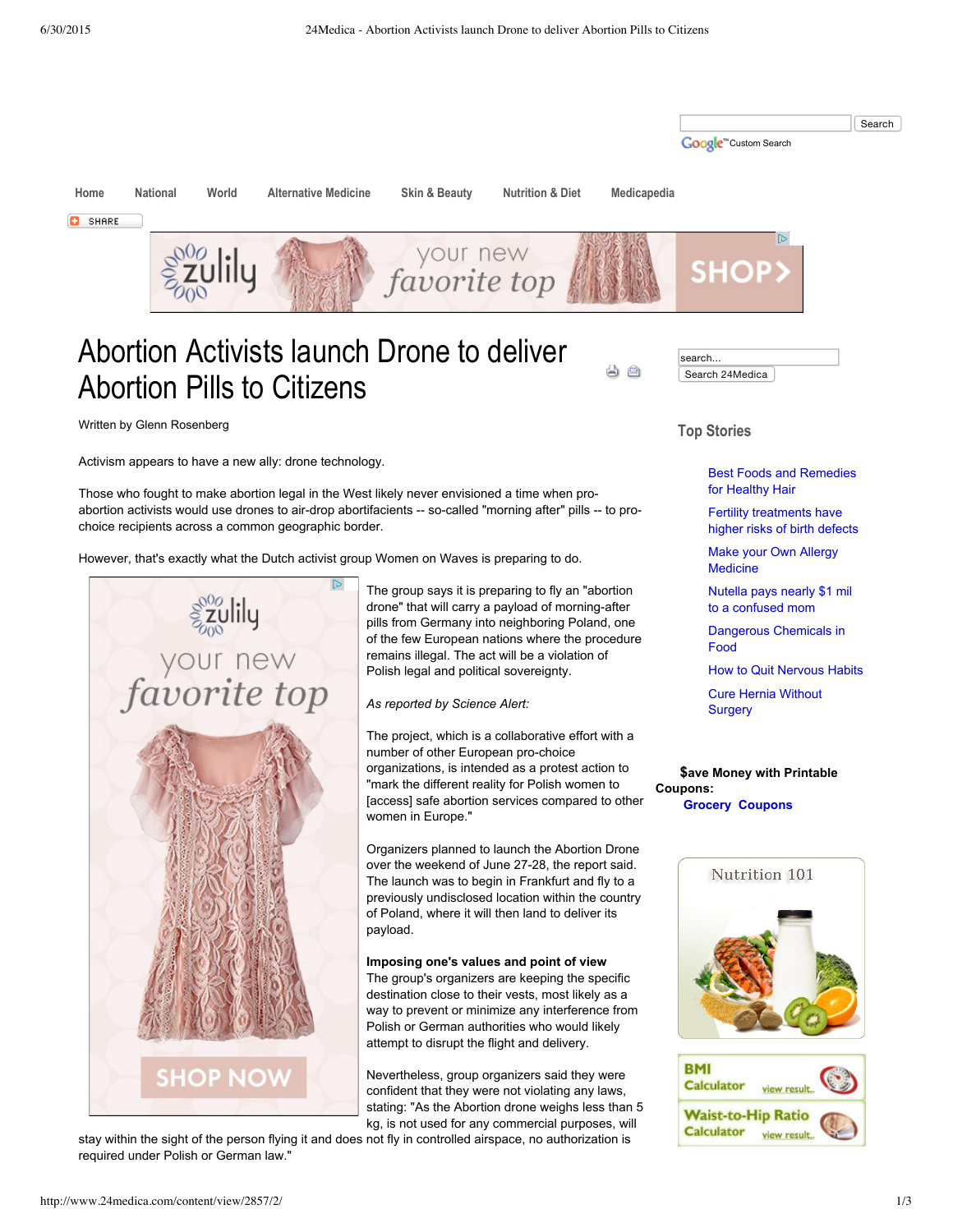#### 6/30/2015 24Medica - Abortion Activists launch Drone to deliver Abortion Pills to Citizens

"We want to create awareness about women's right to a safe abortion," Rebecca Gomperts, the group's founder, said in an interview with UK's The Guardian newspaper.

"The drone is another way to use the different laws in different countries in order to draw attention to the social injustice that women who are living in places where abortion is illegal are subject to," she said.

Social injustice, of course, is defined differently by different people. It is clear that Polish authorities might view the drone's violation of national boundaries -- if not its cargo -- with contempt.

Nevertheless, the show must go on because Women on Waves believes theirs is the morally superior position and must therefore be forced upon others, even if they don't agree.

"In Poland, even women who could have an abortion under Polish law are often denied it because Catholic hospitals don't help them, even if their life is in danger. Rich people can go to Germany or the UK to have abortions, but it's the women who don't have the means or access to information who are suffering," added Gomperts, who is a physician.

#### **Threats to shoot down the drone**

The group's announcement has created no small amount of controversy. The Guardian reported that pro-life organizations were even planning to shoot the drone out of the sky if possible.

"It's not easy to shoot down a drone and fortunately guns are not that easy to get in Europe," Gompers noted. "But it's problematic because it's a very aggressive strategy that's intended to make people afraid. And it's nonsense because it will not stop women from needing an abortion."

The drone's planned payload included mifepristone and misoprostol, both of which are abortifacients that can be taken up to nine weeks into a pregnancy.

Women on Waves provides medical abortion pills around the world, usually by post after women place orders online, The Guardian reported.

The paper added that some estimates place the number of illegal abortions in Poland each year at about 50,000.



# **Latest News**

- [Abortion](http://www.24medica.com/content/view/2857/2/) Activists launch Drone to deliver Abortion Pills to Citizens
- Best Foods and [Remedies](http://www.24medica.com/content/view/2856/2/) for Healthy Hair
- Night time Contact Lenses stop children becoming Near-Sighted
- Naturally Lower Your Blood [Pressure](http://www.24medica.com/content/view/2854/2/)
- How to Make Your Bread [Healthy](http://www.24medica.com/content/view/2853/2/)
- Fast Food: Sweet, Salty And [Delicious](http://www.24medica.com/content/view/2852/2/) Killer

# **Popular This Week**

- Fast Food: Sweet, Salty And [Delicious](http://www.24medica.com/content/view/2852/2/) Killer
- Night time Contact Lenses stop children becoming Near-Sighted
- How to Make Your Bread [Healthy](http://www.24medica.com/content/view/2853/2/)
- [Abortion](http://www.24medica.com/content/view/2857/2/) Activists launch Drone to deliver Abortion Pills to Citizens

## **Men, Women Not needed to Make Babies?**

U.S. researchers have found a way to coax human embryonic stem cells to turn into the types of cells that make eggs and sperm, shedding light on a stage of early human development that has not been fully understood.

**[Read](http://www.24medica.com/content/view/1202/73/) More**